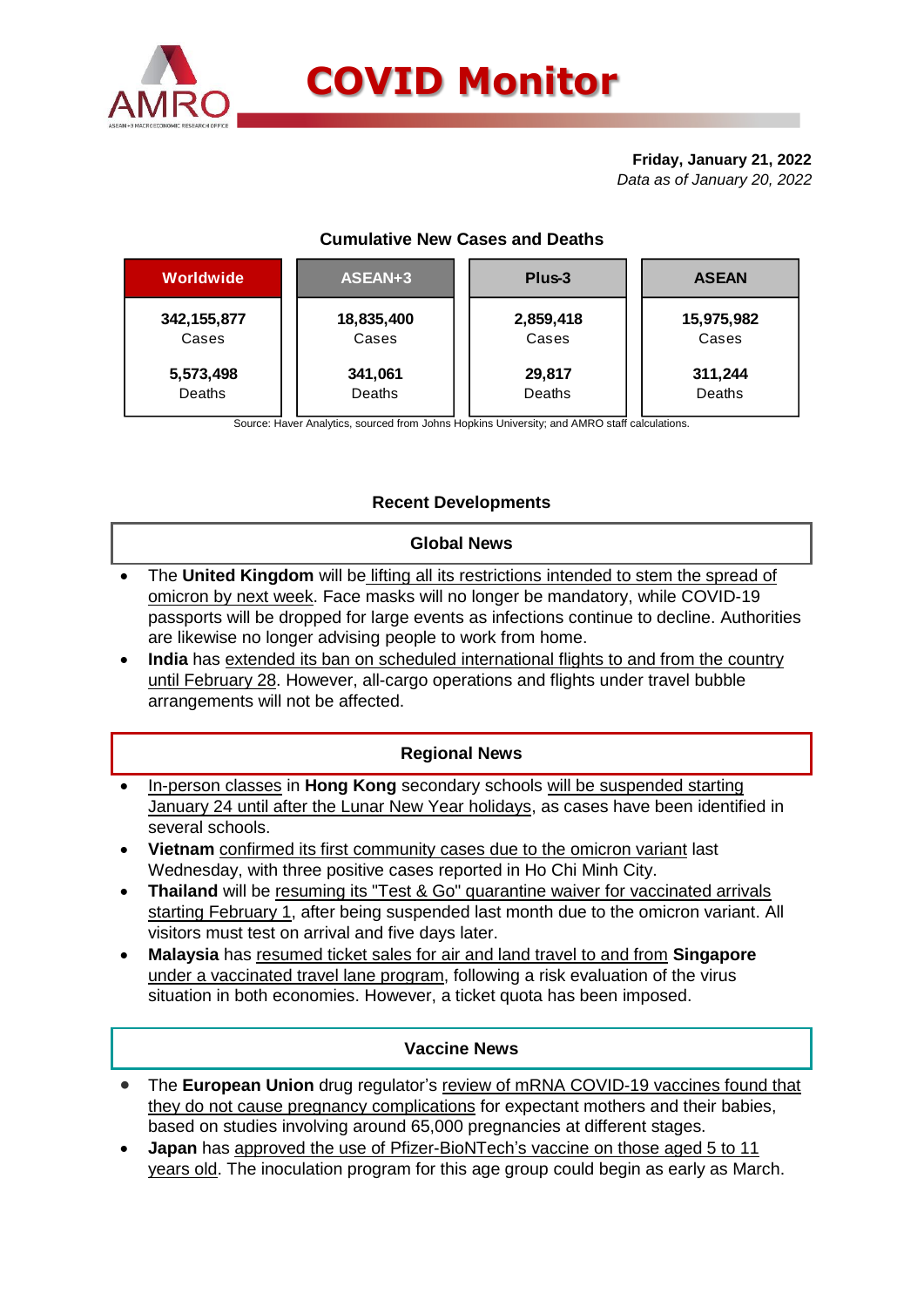|                       |          | <b>Total Cases Cases per 1M</b> | <b>New</b>               | New Cases <sup>1</sup>   | <b>New Cases</b>         | <b>ANew</b>              | Δ% New                   | <b>Total</b>  | <b>New</b>          | <b>Fatality</b> |
|-----------------------|----------|---------------------------------|--------------------------|--------------------------|--------------------------|--------------------------|--------------------------|---------------|---------------------|-----------------|
| <b>Economy</b>        | (000)    | <b>Population</b>               | $\text{Case} \text{s}^1$ | since $2020^2$           | per 1M Pop. <sup>1</sup> | $\text{Case} \text{s}^1$ | $\text{Case} \text{s}^1$ | <b>Deaths</b> | Deaths <sup>1</sup> | <b>Rate (%)</b> |
| Global                | 342,156  |                                 | 3,137,779                |                          |                          | 322,975                  | 1.0                      | 5,573,498     | 7,411               | 1.6             |
| ASEAN+3               | 18,835   |                                 | 101,323                  |                          |                          | 26,187                   | 0.5                      | 341.061       | 304                 | 1.8             |
| Plus-3                | 2,859    |                                 | 35,703                   |                          |                          | 22,256                   | 1.3                      | 29,817        | 42                  | 1.0             |
| <b>ASEAN</b>          | 15,976   |                                 | 65,621                   |                          |                          | 3,931                    | 0.4                      | 311,244       | 261                 | 1.9             |
|                       |          |                                 |                          |                          |                          |                          |                          |               |                     |                 |
| China                 | 105      | 75                              | 129                      |                          | $\Omega$                 | $-54$                    | 0.1                      | 4,636         | $\Omega$            | 4.4             |
| Hong Kong, China      | 13       | 1,691                           | 8                        |                          |                          | -9                       | 0.1                      | 213           | $\mathbf 0$         | 1.7             |
| Japan                 | 2,022    | 16.077                          | 30,465                   |                          | 242                      | 20,942                   | 1.6                      | 18,467        | 8                   | 0.9             |
| Korea                 | 719      | 13,817                          | 5,100                    |                          | 98                       | 1,378                    | 0.7                      | 6,501         | 35                  | 0.9             |
|                       |          |                                 |                          |                          |                          |                          |                          |               |                     |                 |
| Indonesia             | 4,278    | 15,851                          | 1,251                    | $\overline{\phantom{a}}$ | 5                        | 648                      | 0.0                      | 144,199       | 6                   | 3.4             |
| Malaysia              | 2,821    | 84,914                          | 3,144                    | <b>A</b>                 | 95                       | $-30$                    | 0.1                      | 31,853        | 15                  | 1.1             |
| Philippines           | 3,324    | 30,211                          | 33,153                   |                          | 301                      | 4,082                    | 1.0                      | 53,153        | 60                  | 1.6             |
| Singapore             | 298      | 52,183                          | 1,209                    |                          | 212                      | 370                      | 0.4                      | 845           | 1                   | 0.3             |
| Thailand              | 2,362    | 34,723                          | 8,749                    |                          | 129                      | 863                      | 0.4                      | 22,000        | 17                  | 0.9             |
|                       |          |                                 |                          |                          |                          |                          |                          |               |                     |                 |
| Brunei Darussalam     | 15.99    | 35,446                          | 34                       |                          | 75                       | 3                        | 0.2                      | 98            | $\Omega$            | 0.6             |
| Cambodia              | 120.91   | 7,223                           | 28                       | <b>AND</b>               | $\overline{2}$           | 4                        | 0.0                      | 3,015         | 0                   | 2.5             |
| Lao PDR               | 128.25   | 17,650                          | 858                      |                          | 118                      | $-207$                   | 0.7                      | 508           | 5                   | 0.4             |
| Myanmar               | 533.73   | 9,999                           | 144                      |                          | 3                        | $-13$                    | 0.0                      | 19,307        |                     | 3.6             |
| Vietnam               | 2,094.80 | 21,729                          | 17,051                   |                          | 177                      | $-1,789$                 | 0.8                      | 36,266        | 157                 | 1.7             |
|                       |          |                                 |                          |                          |                          |                          |                          |               |                     |                 |
| Australia             | 2,087    | 80,328                          | 79,937                   |                          | 3,077                    | $-29,277$                | 4.6                      | 2,978         | 58                  | 0.1             |
| Brazil                | 23,595   | 111,627                         | 110,429                  | سياسم والمرتبين          | 522                      | 48,251                   | 0.5                      | 622,476       | 235                 | 2.6             |
| France                | 15,255   | 234.708                         |                          |                          |                          |                          | 2.4                      | 125,462       | 218                 | 0.8             |
| Germany               | 8,502    | 102.464                         | 90,764                   |                          | 1,094                    | 30,817                   | 1.1                      | 116,490       | 164                 | 1.4             |
| India                 | 38,219   | 27,906                          | 271,549                  | $-1$                     | 198                      | 115,615                  | 0.7                      | 487,693       | 366                 | 1.3             |
| <b>United Kingdom</b> | 15,718   | 233,710                         | 107,197                  | $\sim$ $\sim$ $\sim$     | 1,594                    | $-28,911$                | 0.7                      | 153,710       | 338                 | 1.0             |
| <b>United States</b>  | 68,836   | 207,931                         | 742,743                  |                          | 2,244                    | $-34,898$                | 1.2                      | 856,263       | 1,947               | 1.2             |

### **ASEAN+3 and Selected Economies: COVID-19 Cases and Deaths**

Source: Haver Analytics, sourced from Johns Hopkins University; and AMRO staff calculations.

1/ Values show the 7-day average. 2/ Since January 31, 2020.

# **ASEAN+3 and Selected Economies: Cumulative Vaccines Administered**



# **ASEAN+3 and Selected Economies: Vaccination Progress**



 $\blacksquare$  Fully vaccinated  $\blacksquare$  Vaccinated with one dose

Source: Haver Analytics, sourced from Our World in Data; and AMRO staff calculations.

Note: Single vaccination doses only. This does not measure the number of people vaccinated, as two doses are required with most available vaccines. Data is reported at irregular intervals; numbers show latest available.

Sources: Our World in Data via Haver Analytics; and AMRO staff calculations. Note: Percent of fully vaccinated population shows the number of people who received all doses prescribed by the vaccination protocol (e.g. one dose of a single-dose vaccine, or two doses of a two-dose vaccine).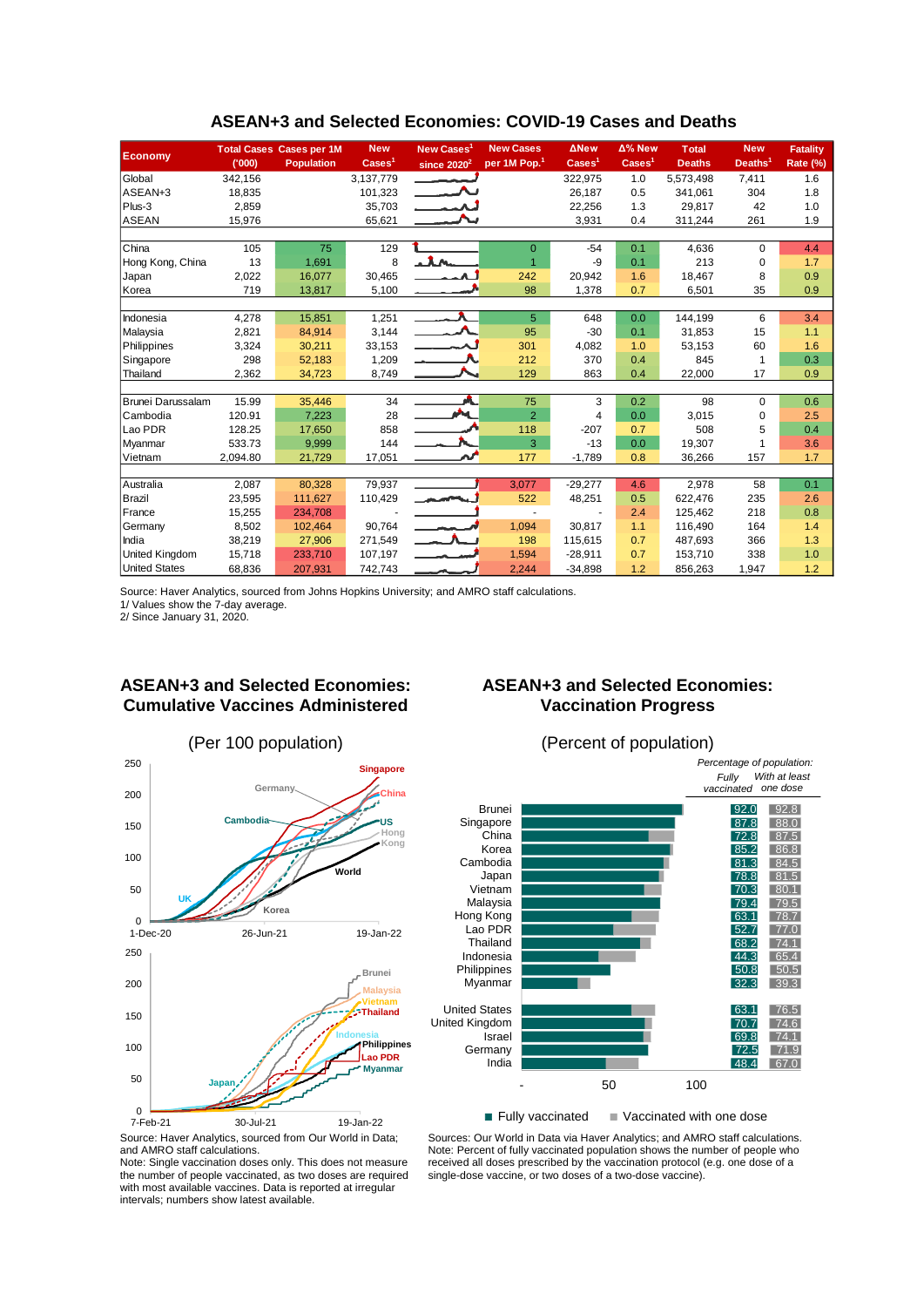

**ASEAN+3: Daily New Cases**

(7-day average)  $0 - 20$ <br>21-Jan-20 10,000 20,000 30,000 40,000 50,000 60,000 21-Jan-20 20-Sep-20 21-May-21 19-Jan-22 **Philippines Indonesia Malaysia Thailand**  $0 - 20$ <br>21-Jan-20 5,000 10,000 15,000 20,000 25,000 30,000 35,000 21-Jan-20 20-Sep-20 21-May-21 19-Jan-22 **China Korea Singapore Myanmar Japan Vietnam** 0 400 800 1,200 1,600 **Brunei Lao PDR Cambodia Hong Kong**

Source: Haver Analytics, sourced from Johns Hopkins University; and AMRO staff calculations. 21-Jan-20 20-Sep-20 21-May-21 19-Jan-22

3